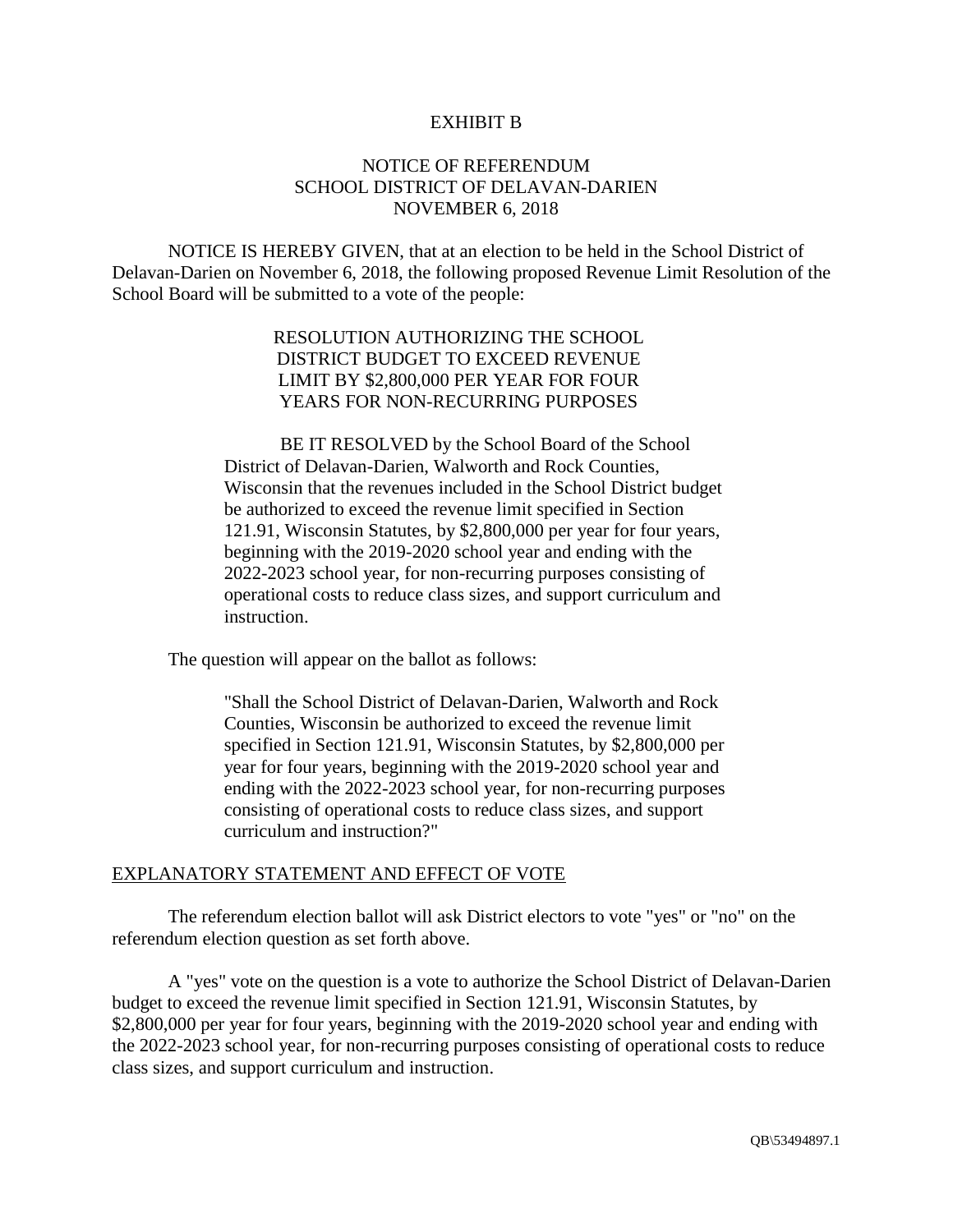A "no" vote on the question is a vote to deny the School District of Delavan-Darien the authority to exceed the revenue limit specified in Section 121.91, Wisconsin Statutes, by \$2,800,000 per year for four years, beginning with the 2019-2020 school year and ending with the 2022-2023 school year, for non-recurring purposes consisting of operational costs to reduce class sizes, and support curriculum and instruction.

In the event a majority of the electors voting on the question vote "yes", the District will be authorized to exceed the revenue limit specified in Section 121.91, Wisconsin Statutes, by \$2,800,000 per year for four years, beginning with the 2019-2020 school year and ending with the 2022-2023 school year, for non-recurring purposes consisting of operational costs to reduce class sizes, and support curriculum and instruction; if a majority vote "no" on the question set forth above, the District will not be so authorized.

## LOCATION AND HOURS OF POLLING PLACES

Information as to the location of the polling places is available in the District Office at 324 Beloit Street, Delavan, Wisconsin 53115.

## **ALL POLLING PLACES WILL BE OPEN AT 7:00 A.M. AND WILL CLOSE AT 8:00 P.M.**

If you have any questions concerning your polling place, contact the municipal clerk:

City of Delavan Clerk – Sue Kitzman Email – clerk@ci.delavan.wi.us Phone – 262-728-5585 Ext. 112

Village of Darien Clerk – Rebecca LeMire Email – rlemire@darienwi.com Phone  $-262 - 882 - 5055$ 

Town of Delavan Clerk – Dixie Bernsteen Email – clerk@townofdelavan.com Phone – 262-728-3471

Town of Bradford Clerk – Sandra Clarke Email – townofbradford@gmail.com Phone – 608-756-4274

 Town of Darien Clerk – Marilyn Larson Email - darientclerk@sharontelephone.com Phone – 262-882-3393

 Town of Richmond Clerk – Barbara Ceas Email – ceasb@idcnet.com Phone – 608-883-2017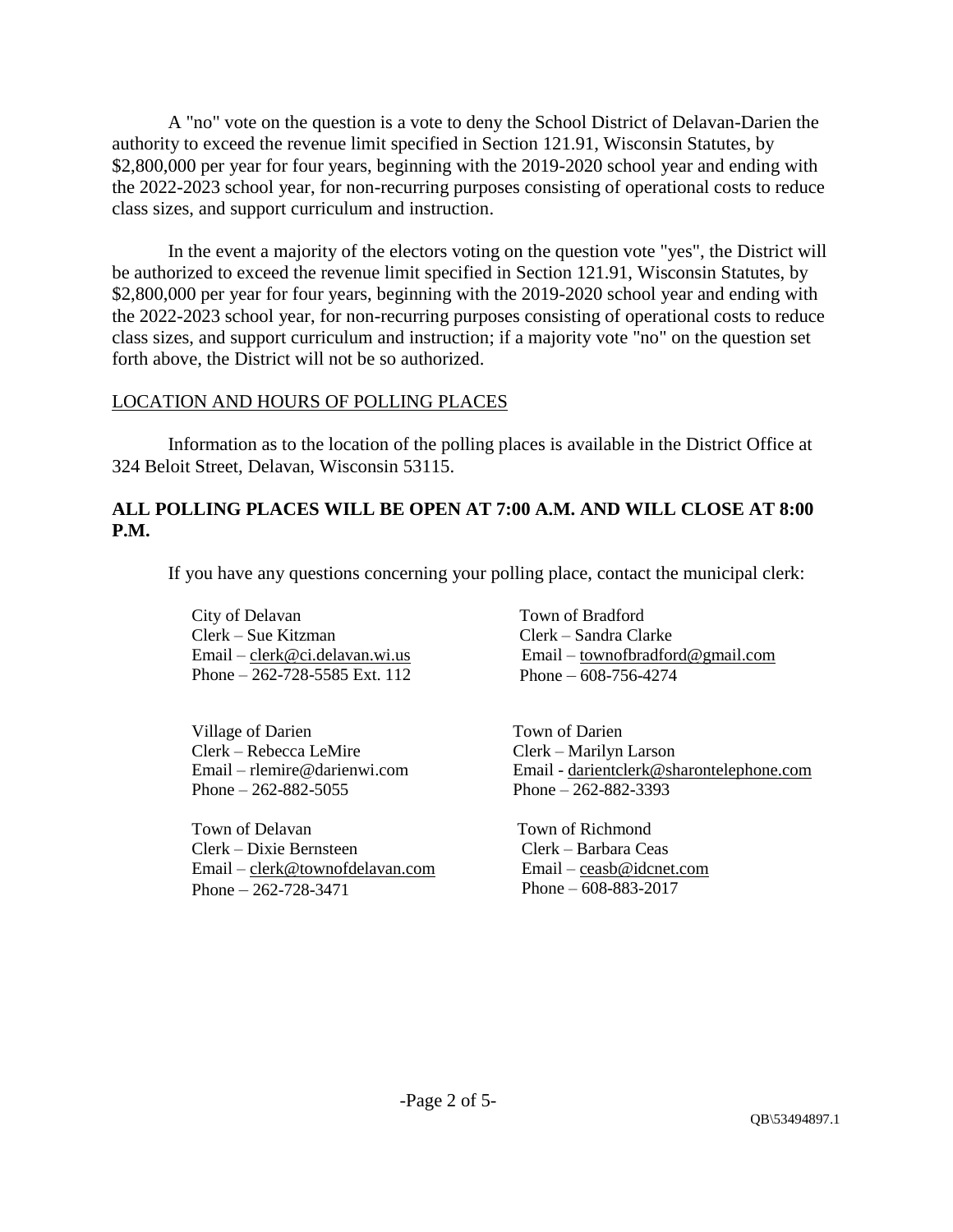Town of Walworth Clerk – Marie Baker Email – clerk@townofwalworth.com Phone – 262-275-9800

 Town of Sugar Creek Clerk – Diane Boyd Email – townsugarcreek@elknet.net Phone – 262-742-3383

Town of Sharon Clerk – Karen Teliszczak Email – clerk@townofsharonwi.com Phone – 262-736-4608

## **All polling places are accessible to elderly and disabled voters.**

### Notice of Meeting of the Local and Municipal Board of Canvassers

At the close of voting on Election Day, pursuant to the provisions of Wis. Stat. § 19.84, the Election Inspectors will convene as a joint meeting of the Local Board of Canvassers and the Municipal Board of Canvassers for the purpose of conducting the local and municipal canvasses pursuant to Wis. Stat. §§ 7.51 and 7.53(1). This meeting will be open to the public pursuant to Wis. Stat. §§ 19.81-89.

### INFORMATION TO ELECTORS

Upon entering the polling place, an elector shall state his or her name and address, show an acceptable form of photo identification and sign the poll book before being permitted to vote. If an elector is not registered to vote, an elector may register to vote at the polling place serving his or her residence if the elector provides proof of residence in a form specified by law. Where ballots are distributed to electors, the initials of two inspectors must appear on the ballot. Upon being permitted to vote, the elector shall retire alone to a voting booth or machine and cast his or her ballot except that an elector who is a parent or guardian may be accompanied by the elector's minor child or minor ward. An election official may inform the elector of the proper manner for casting a vote, but the official may not in any manner advise or indicate a particular voting choice.

On referendum questions, where **optical scan** voting systems are used, the elector shall fill in the oval or connect the arrow next to "yes" if in favor of the question, or the elector shall fill in the oval or connect the arrow next to "no" if opposed to the question.

When using an *electronic ballot marking device ("Automark," "ExpressVote"* or *"ImageCast Evolution-ICE")* to mark an **optical scan** ballot, the elector shall touch the screen or use the keypad to select "yes" if in favor of the question, or the elector shall touch the screen or use the keypad to select "no" if opposed to the question.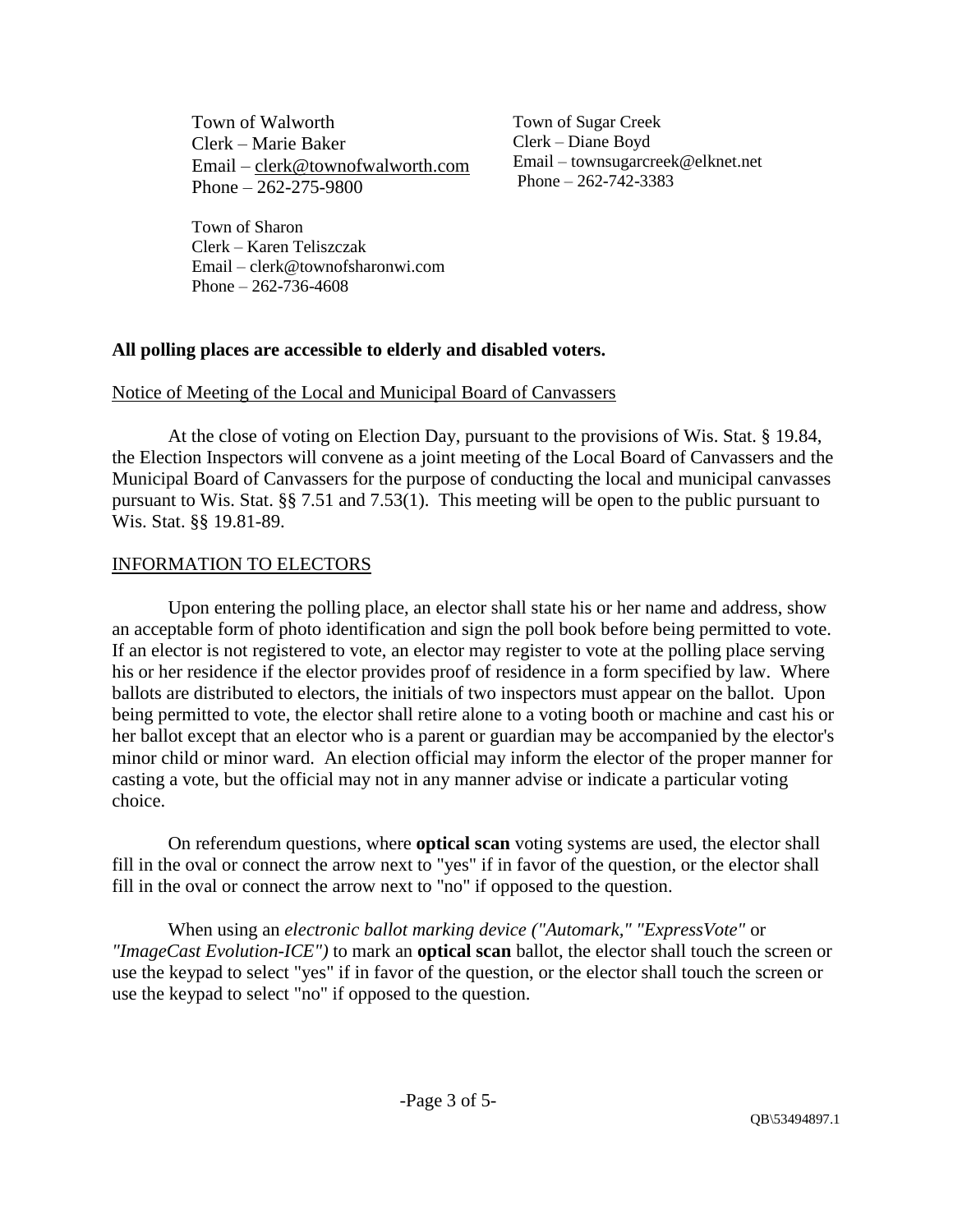On referendum questions, where **touch screen** voting systems are used, the elector shall touch the screen next to "yes" if in favor of the question, or the elector shall touch the screen next to "no" if opposed to the question.

The vote should not be cast in any other manner. Not more than five minutes time shall be allowed inside a voting booth. Sample ballots or other materials to assist the elector in casting his or her vote may be taken into the booth and copied. The sample ballot shall not be shown to anyone in a manner that would reveal how the ballot is marked.

If the elector spoils an **optical scan** ballot, he or she shall return it to an election official who shall issue another ballot in its place, but not more than three ballots shall be issued to any one elector. If the ballot has not been initialed by two inspectors or is defective in any other way, the elector shall return it to the election official, who shall issue a proper ballot in its place.

The elector may spoil a **touch screen** ballot at the voting station before the ballot is cast.

After an official **optical scan** ballot is marked, it shall be inserted in the security sleeve so the marks do not show. The elector shall then insert the ballot in the voting device and discard the sleeve or deliver the ballot to an inspector for deposit. If a central count system is used, the elector shall insert the ballot in the ballot box and discard the sleeve, or deliver the ballot to an inspector for deposit. The elector shall leave the polling place promptly.

After an official **touch screen** ballot is marked, the elector shall leave the polling place promptly.

An elector may select an individual to assist in casting his or her vote if the elector declares to the presiding official that he or she is unable to read, has difficulty reading, writing or understanding English or that due to disability is unable to cast his or her ballot. The selected individual rendering assistance may not be the elector's employer or an agent of that employer or an officer or agent of a labor organization which represents the elector.

# The following is a sample of the official ballot:

# OFFICIAL REFERENDUM BALLOT

# November 6, 2018

**Notice to Voters**: If you are voting on Election Day, your ballot must be initialed by two election inspectors. If you are voting absentee, your ballot must be initialed by the municipal clerk or deputy clerk. Your ballot may not be counted without initials.

# **Instructions to Voters**

If you make a mistake on your ballot or have a question, ask an election inspector for help. (Absentee Voters: Contact your municipal clerk.)